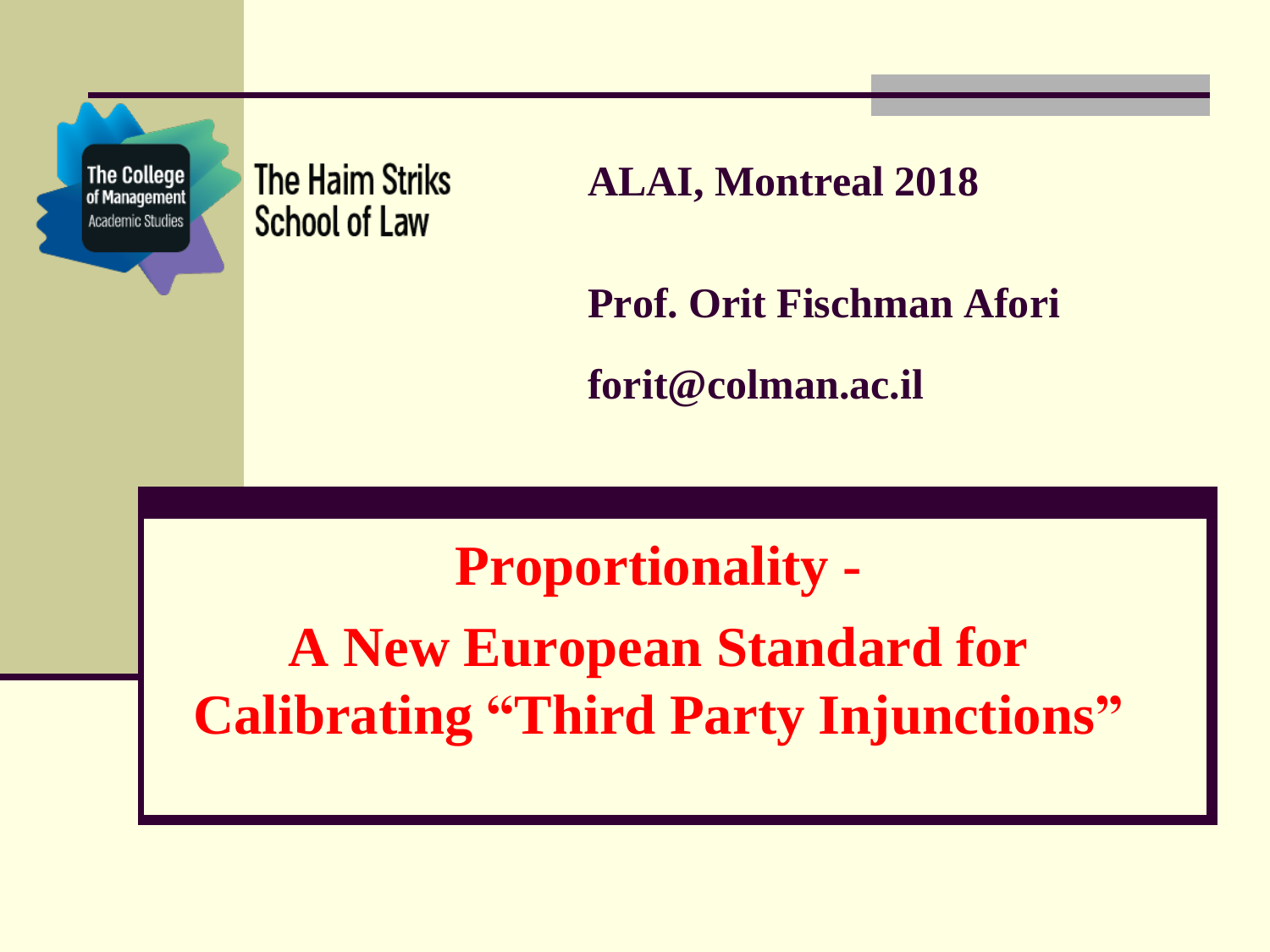### **Introduction: Copyright Law as a Constitutional Issue**

**Copyright law embraces a tension between:**

Interests of authors **property** right

**Public's interest**  $\implies$  **freedom of expression**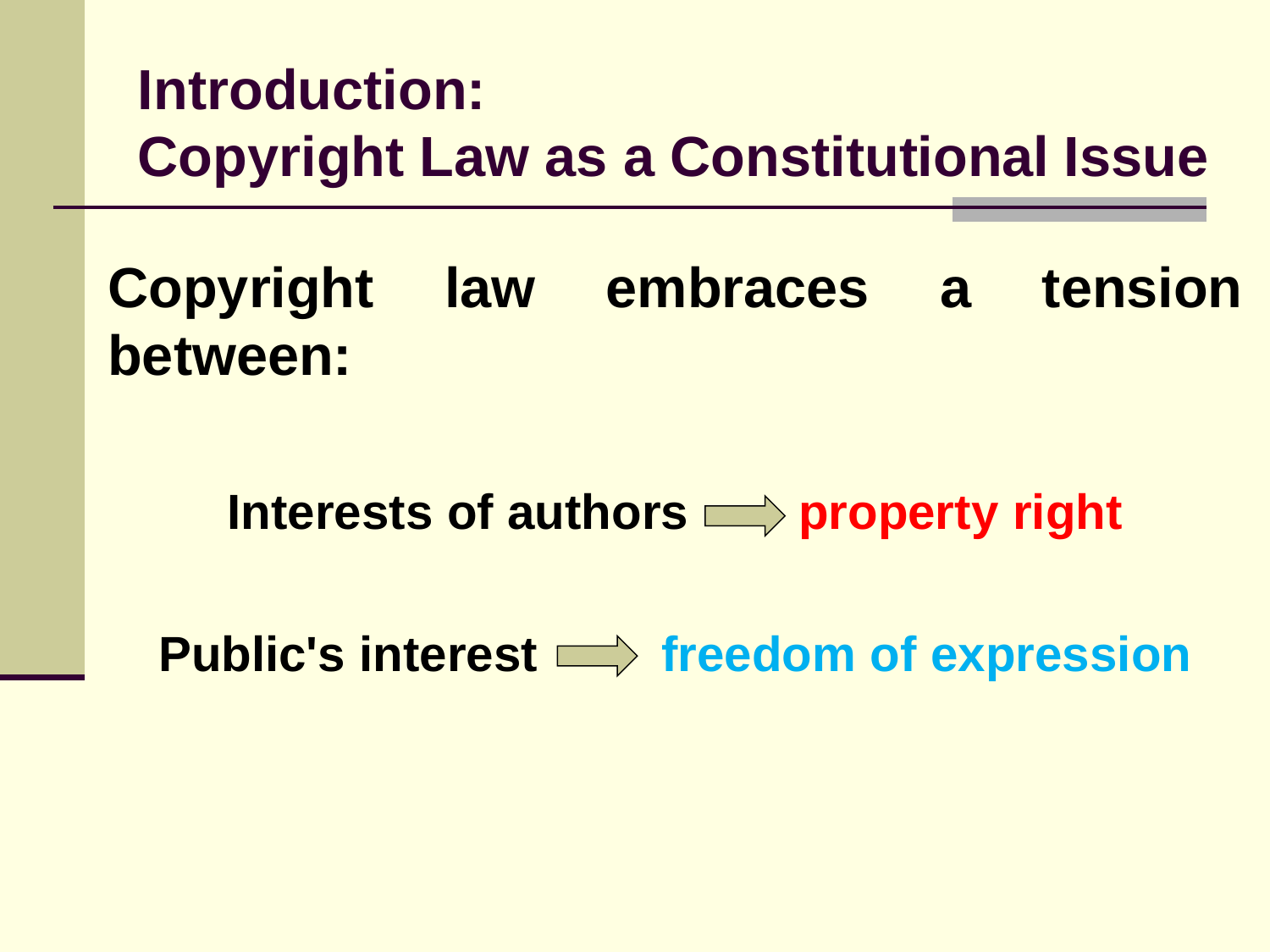### **Introduction: A Constitutional Reconciliation**

# **A legal mechanism for reconciling the constitutional conflict**



### **Proportionality**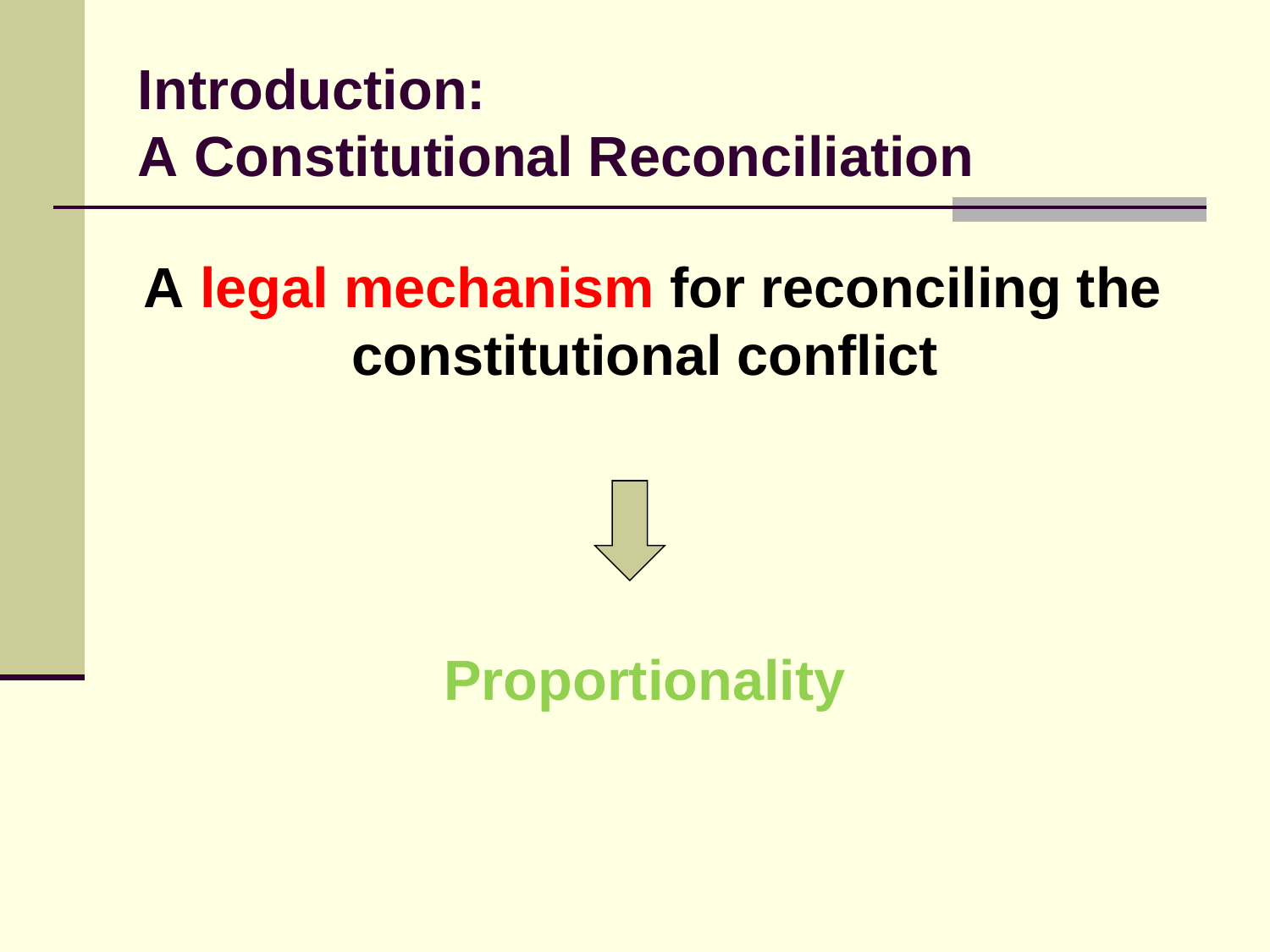**Proportionality - Constitutional Balancing Tool in Copyright Law** *via* **Remedies** 

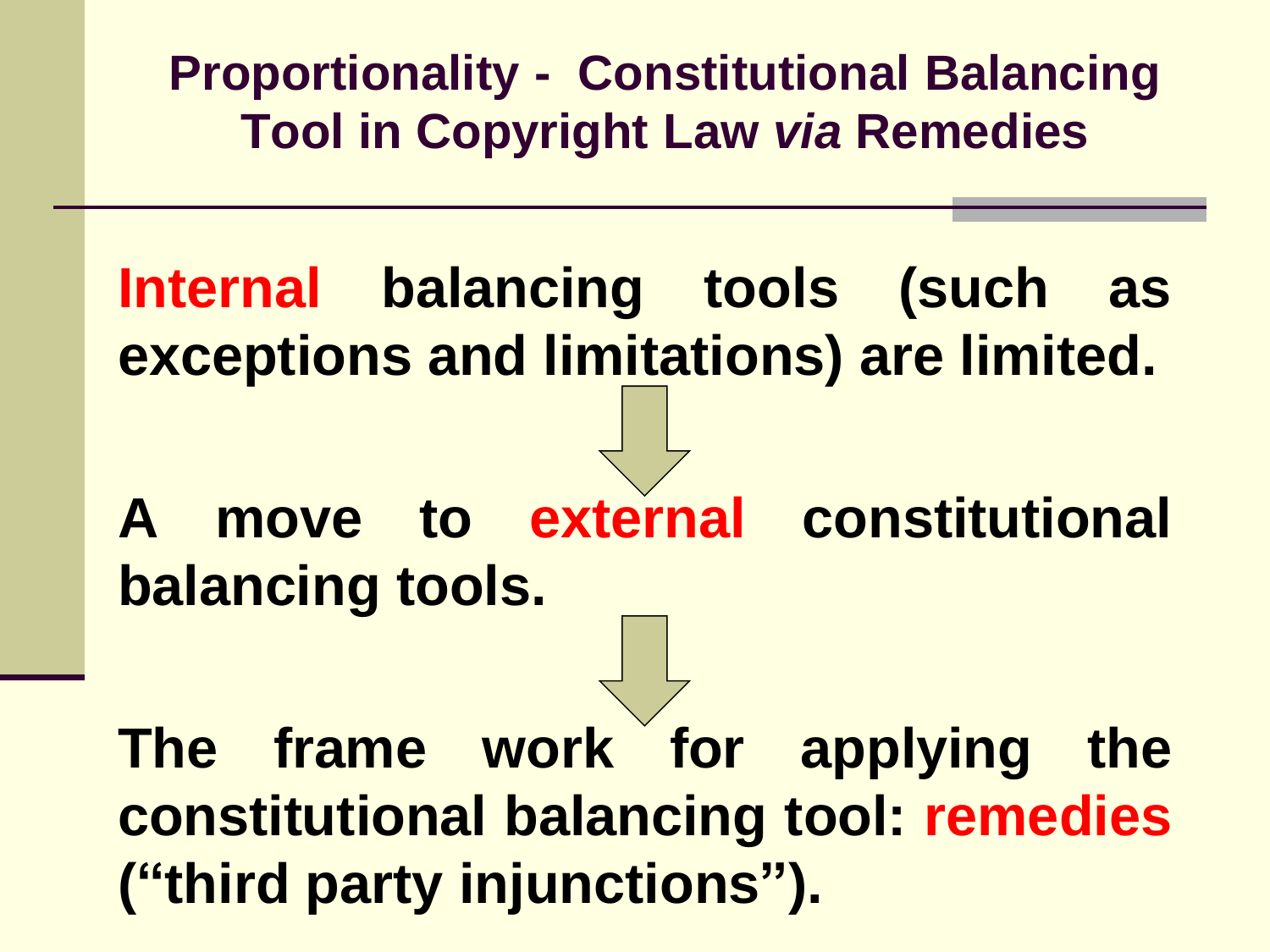# **What Does "Proportionality" Mean?**

- ◼ **A "counter-formalistic" approach.**
- **Balancing constitutional rights on a caseby-case basis.**
- A concrete multi-factor test:

proper purpose/necessary means/a proper relation between the benefit and the harm

◼ **Proportionality reflects: "logicality", "rationality" or "reasonability."**

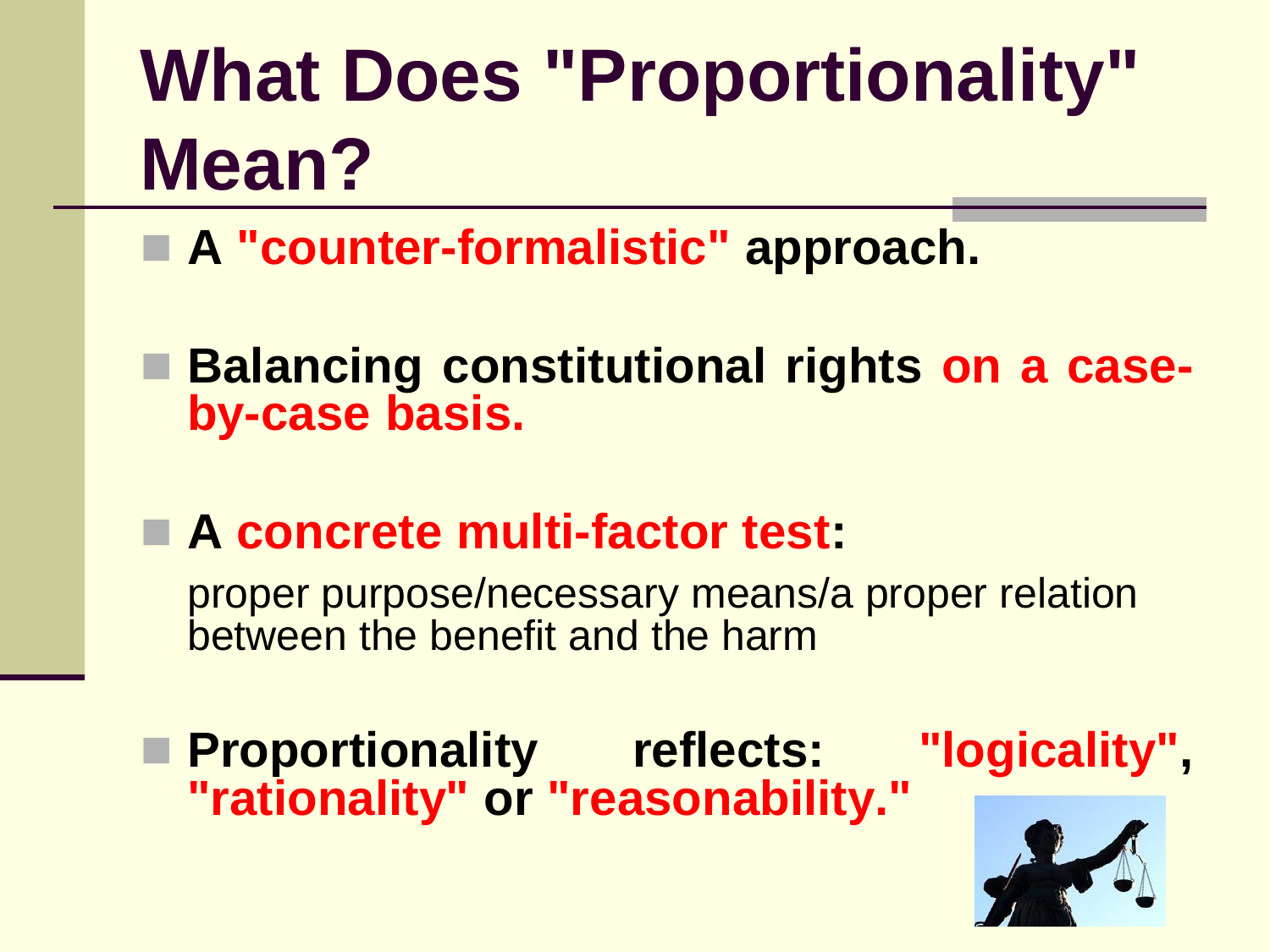# **Why Remedies?**

◼ **Rights and remedies are functionally interrelated.**



◼ **Remedies are a complimentary means of implementing policy considerations.**

◼ **The remedies framework in international copyright law is flexible.**

**=**

**Remedies can serve as a means of promoting the balance of interests in copyright law.**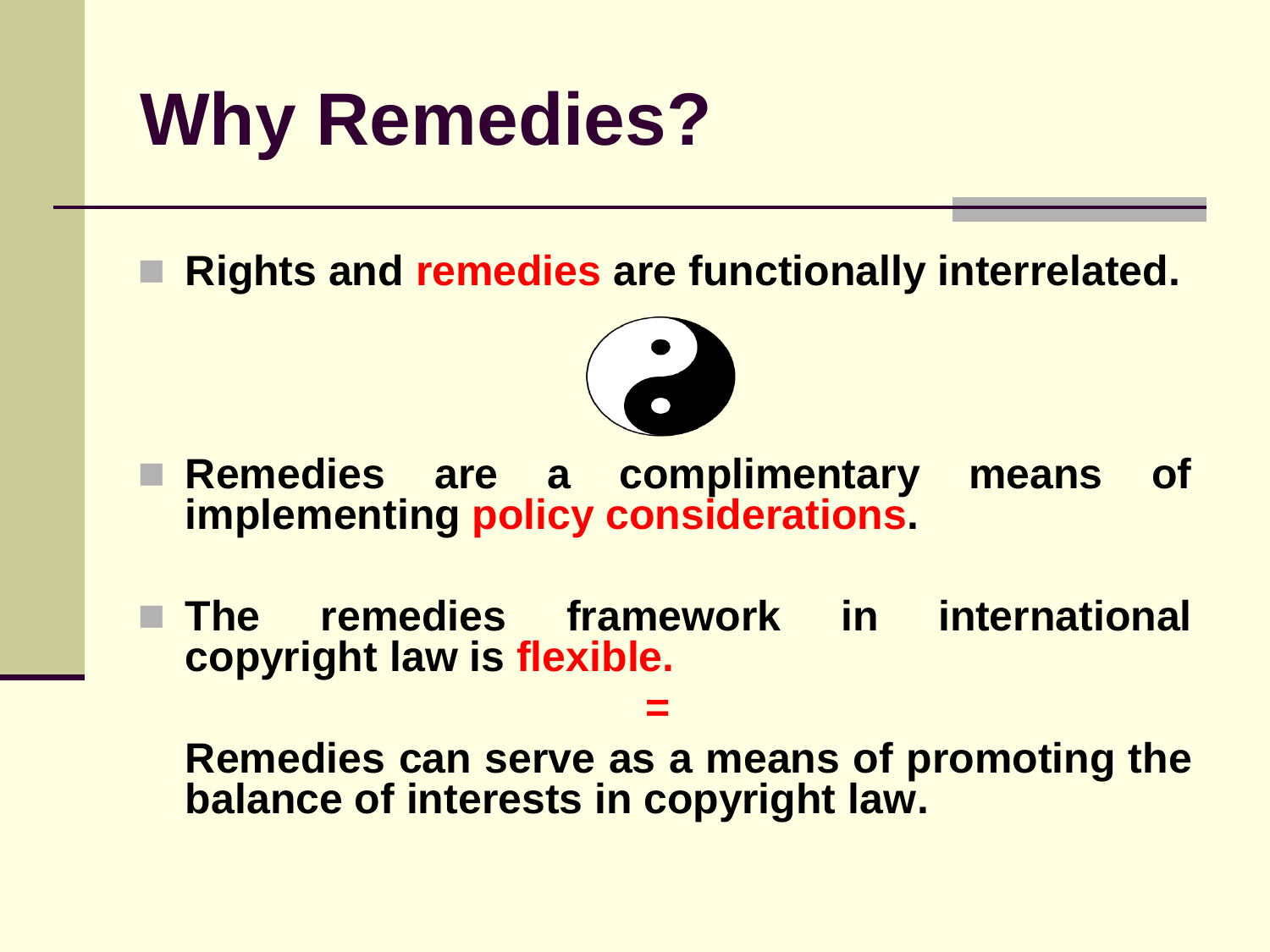

Article 8(1) Directive 2001/29/EC - (EU Directive on harmonization of certain aspects of copyright and related rights in the information society (2001)):

*measures, sanctions and remedies against infringements of intellectual property rights should not only be effective but also "proportionate".*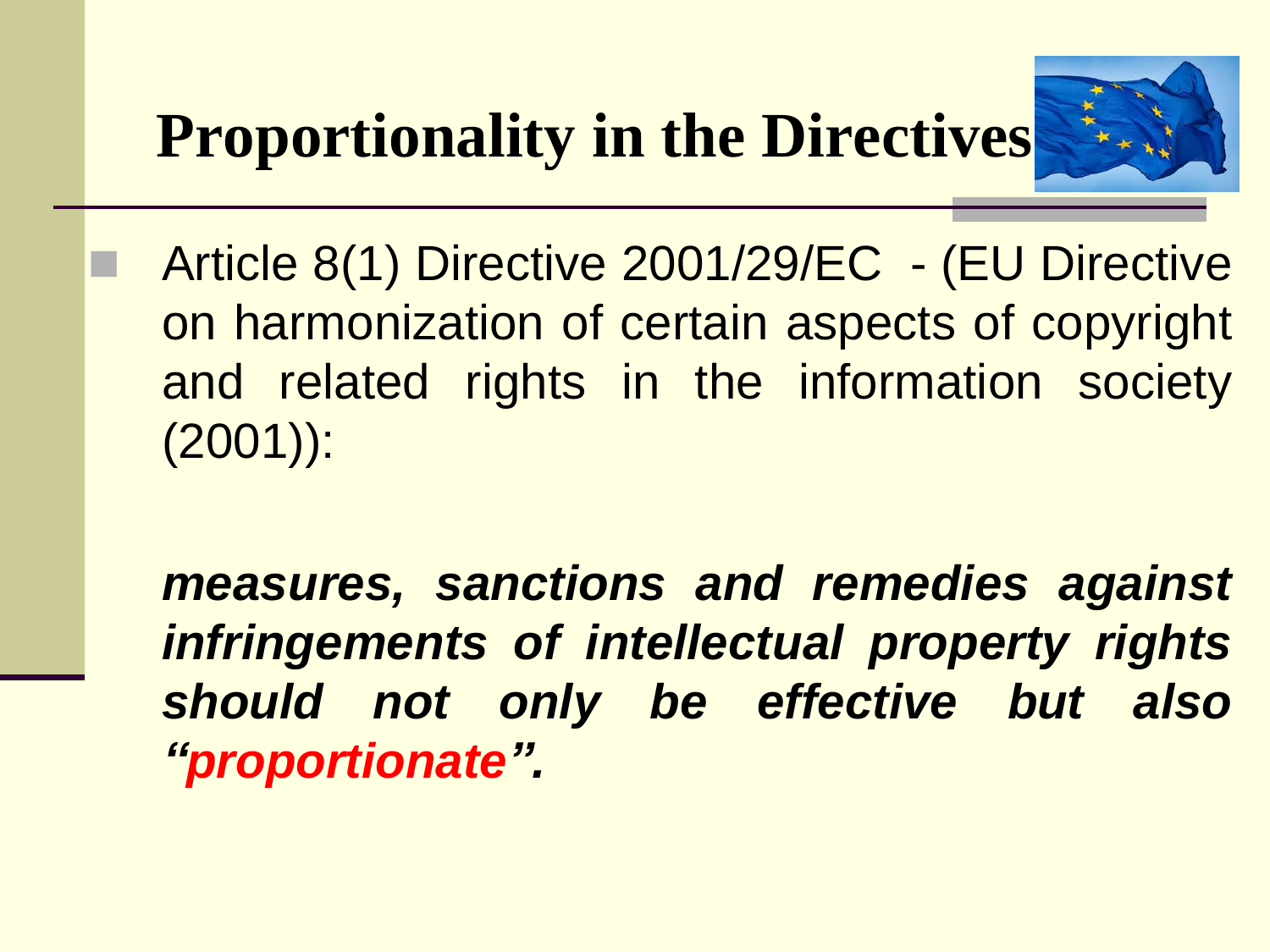

■ Article 3(2), Directive 2004/48/EC (Directive on the enforcement of intellectual property rights):

"**Those measures, procedures and remedies shall also be effective, proportionate and dissuasive and shall be applied in such a manner as to avoid the creation of barriers to legitimate trade and to provide for safeguards against their abuse".**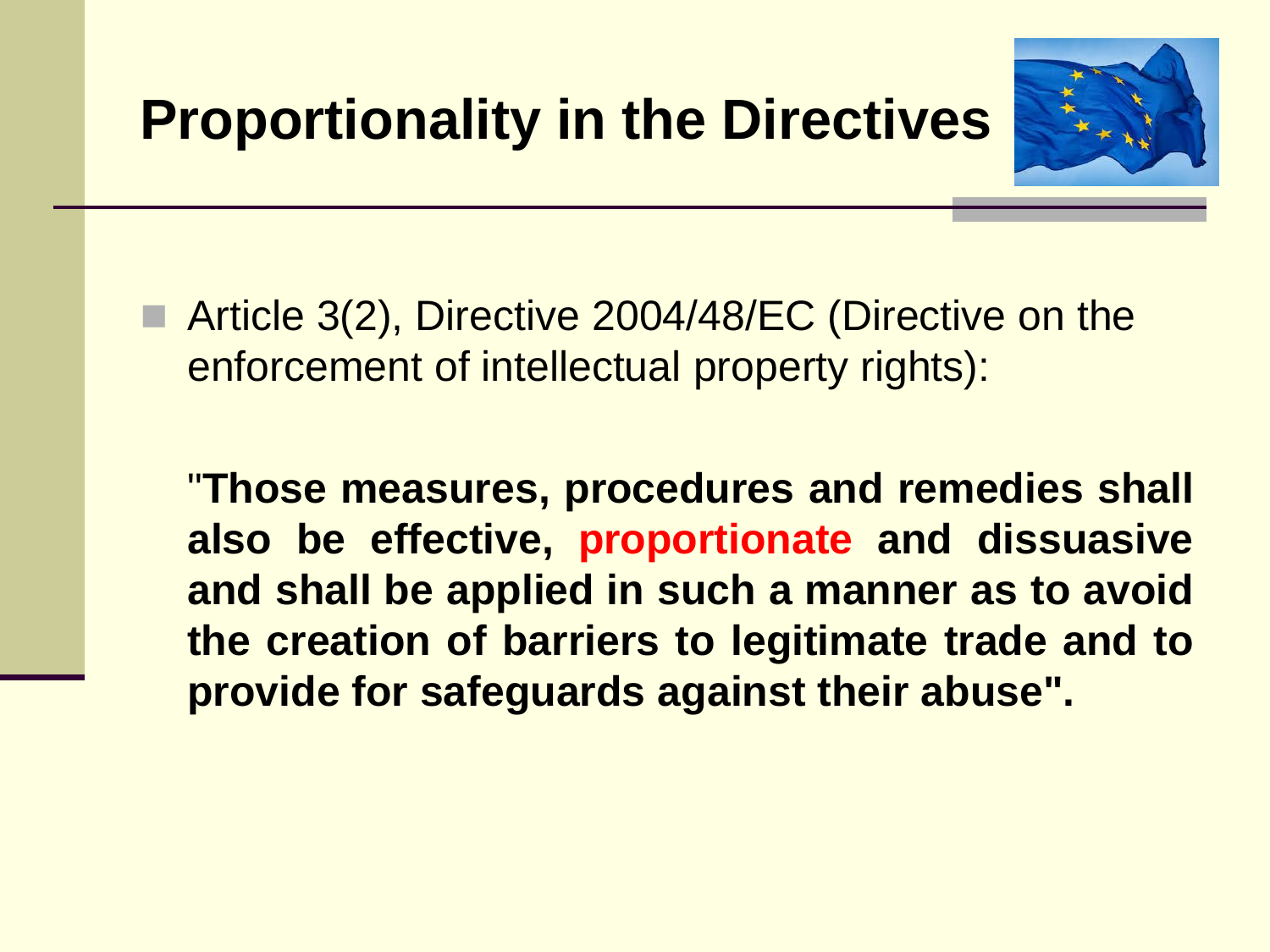**The Need for a Constitutional Criterion in Civil-Copyright Law**



"**Proportionality" is highly appealing to the civilcopyright realm:**

**- Current copyright discourse focuses also on the necessity to limit the scope of copyright;**

**- The basic structure of copyright as rights and limitations is akin to the "balancing" discourse;**

**- Copyright law crisis: constitutional conflicts in the contemporary digital environment.**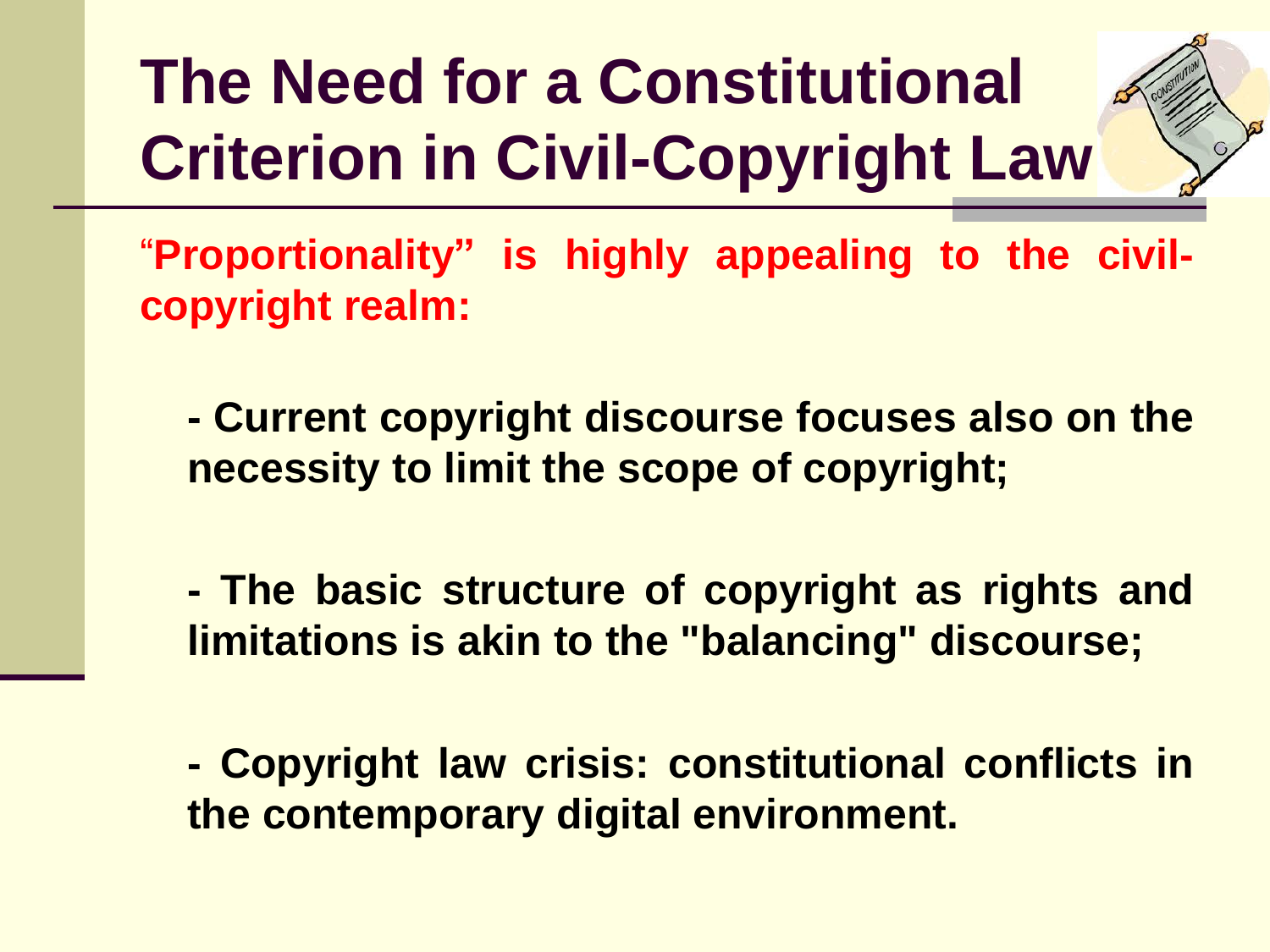# **Proportionality as a Mega Standard**

# **The proportionality test is gradually turning into a mega standard in copyright law!**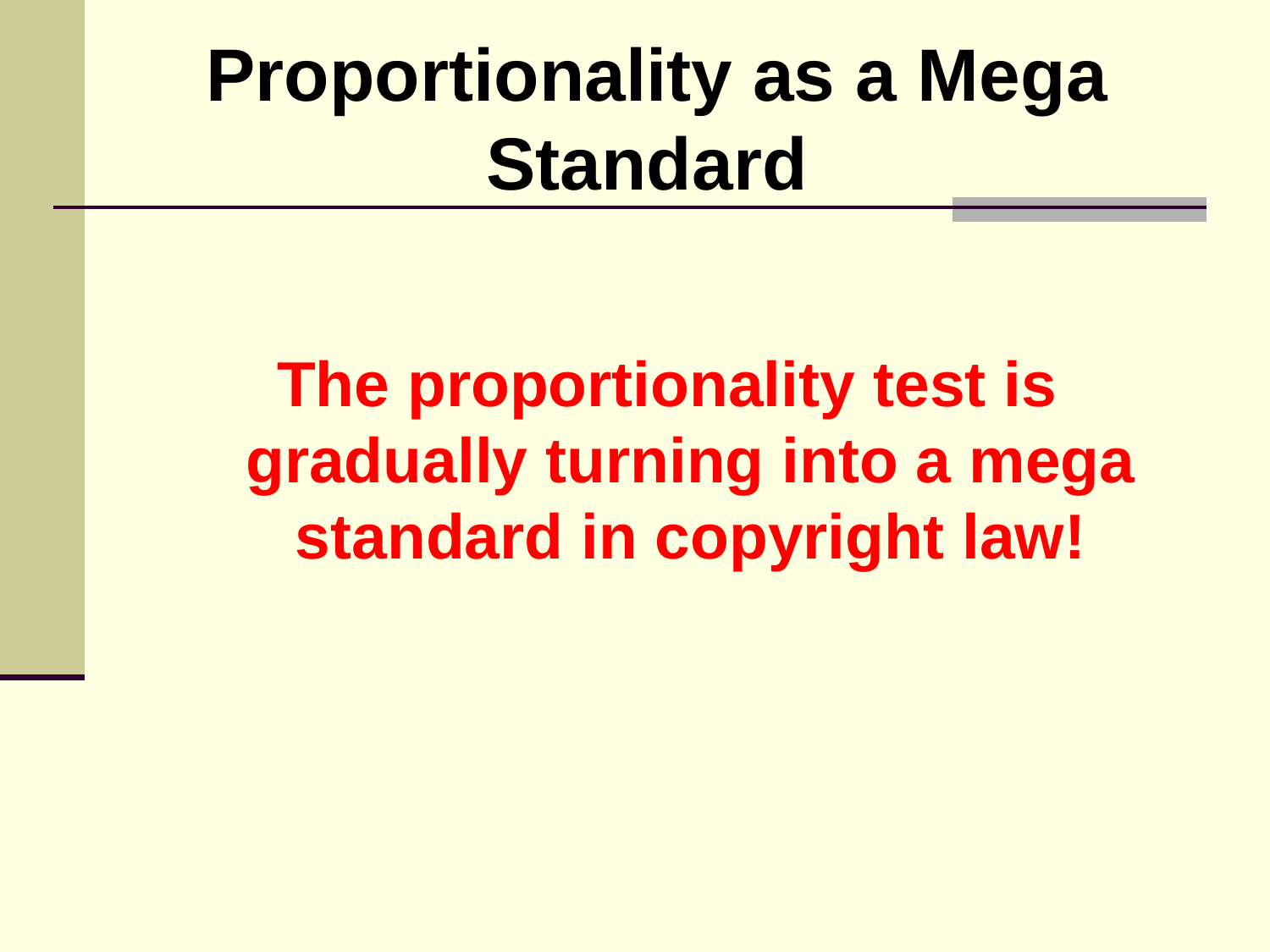◼ **The CJEU Move - A New Mega Standard:**

**2006:** Productores de Música de España (Promusicae) v. Telefónica de España SAU ("**Promusicae"**)

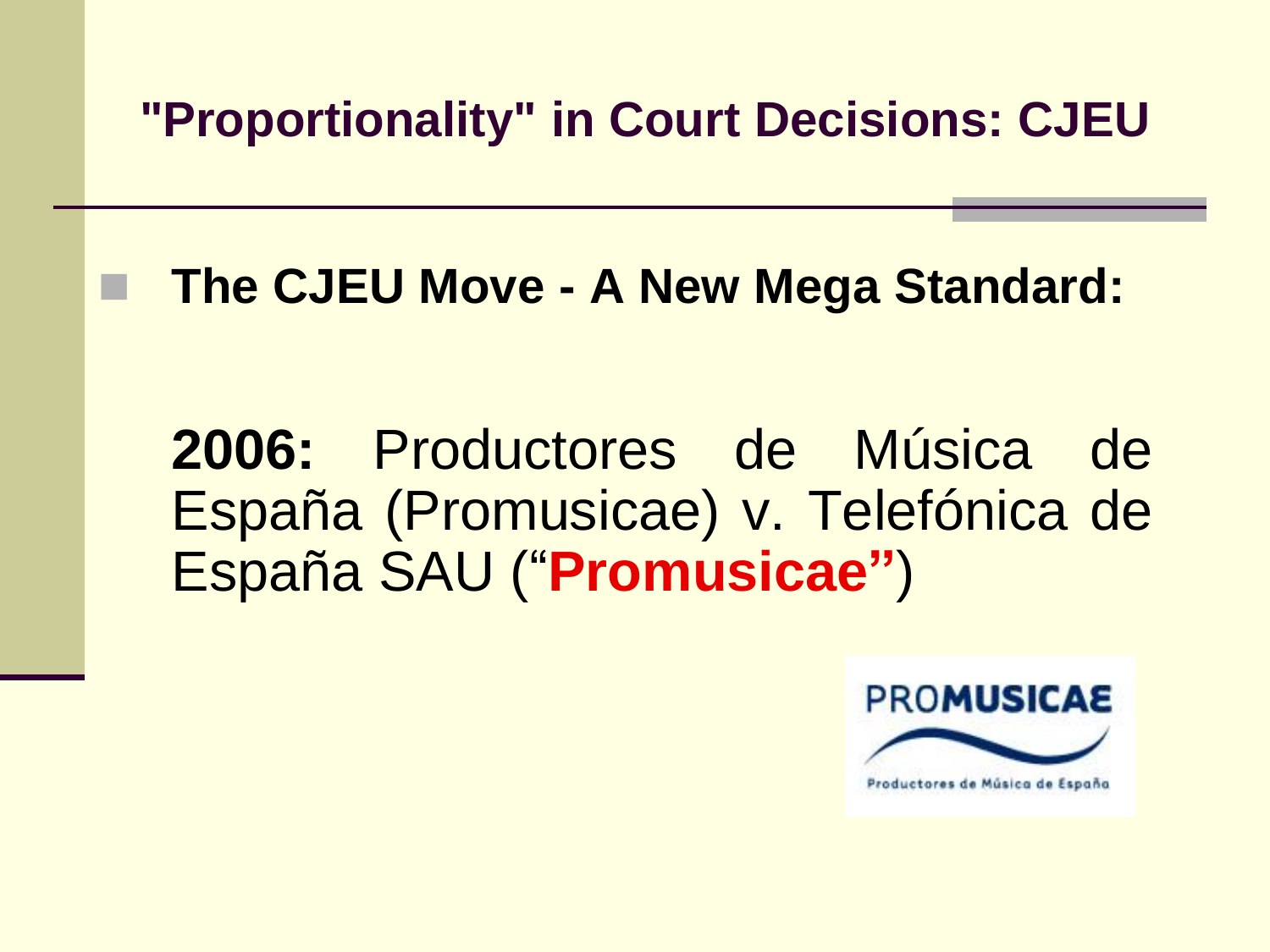#### ◼ **The CJEU Move - A New Mega Standard:**

**2011:** Scarlet Extended SA v. Société Belge des Auteurs, Compositeurs et éditeurs SCRL (SABAM) 2011 (Scarlet Extended case)**;** Belgische Vereniging van Auteurs, Componisten en Uitgevers (SABAM) v. Netlog NV ("**SABAM**"):

"…*national authorities and courts must strike a fair balance between the protection of copyright and the protection of the fundamental rights of individuals who are affected by such measures. Accordingly, in circumstances such as those in the main proceedings, national authorities and courts must, in particular, strike a fair balance between the protection of the intellectual property right enjoyed by copyright holders and that of the freedom to conduct a business enjoyed by operators such as ISPs ...*."

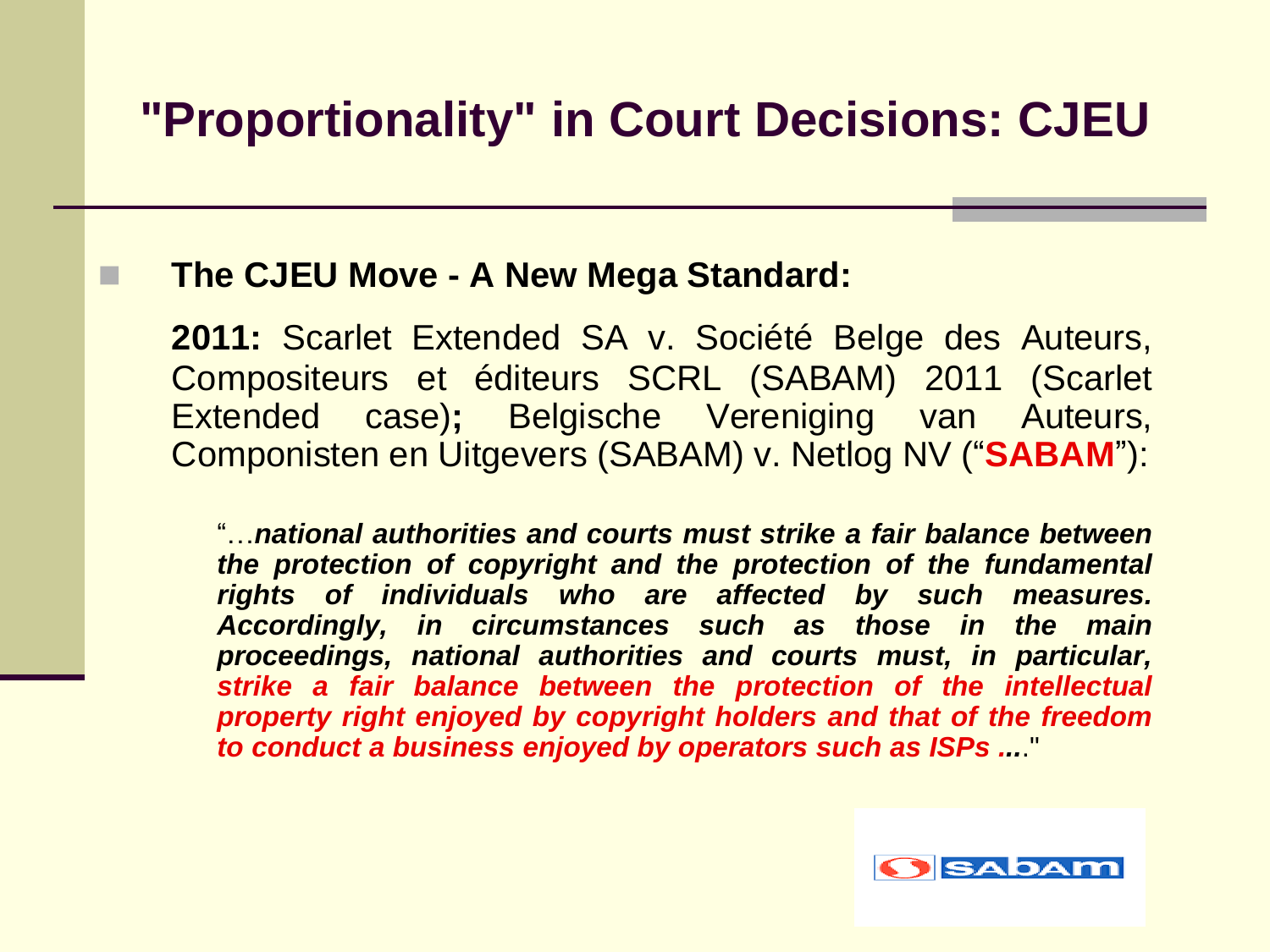◼ **The CJEU Move - A New Mega Standard:**

**2014:** UPC Telekabel Wien GmbH v. Constantin Film Verleih GmbH, Wega Filmproduktionsgesellschaft mbH ("**Telekabel**" )

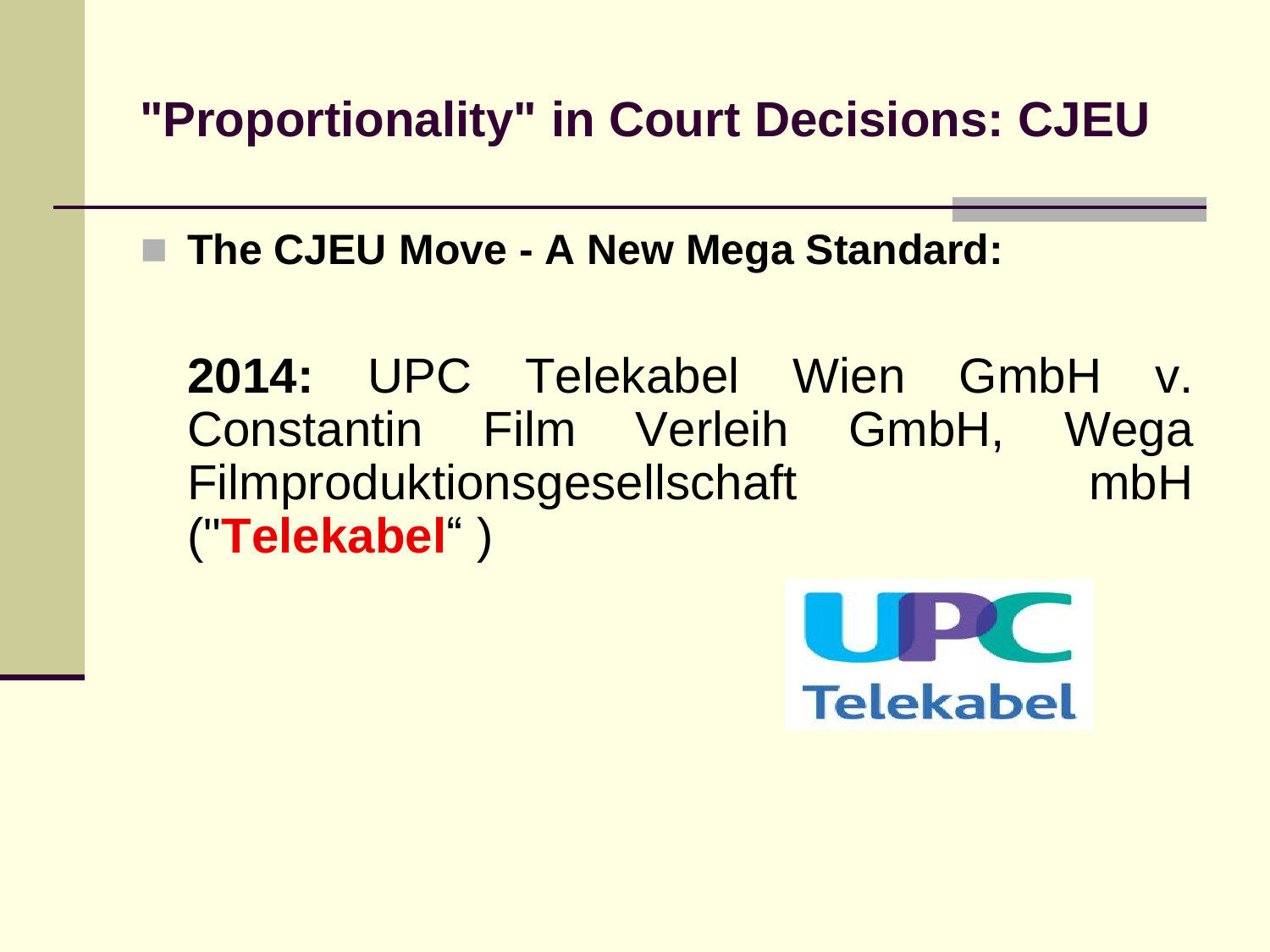# **The CJEU rulings reinforces the need to concretize the balancing metaphor.**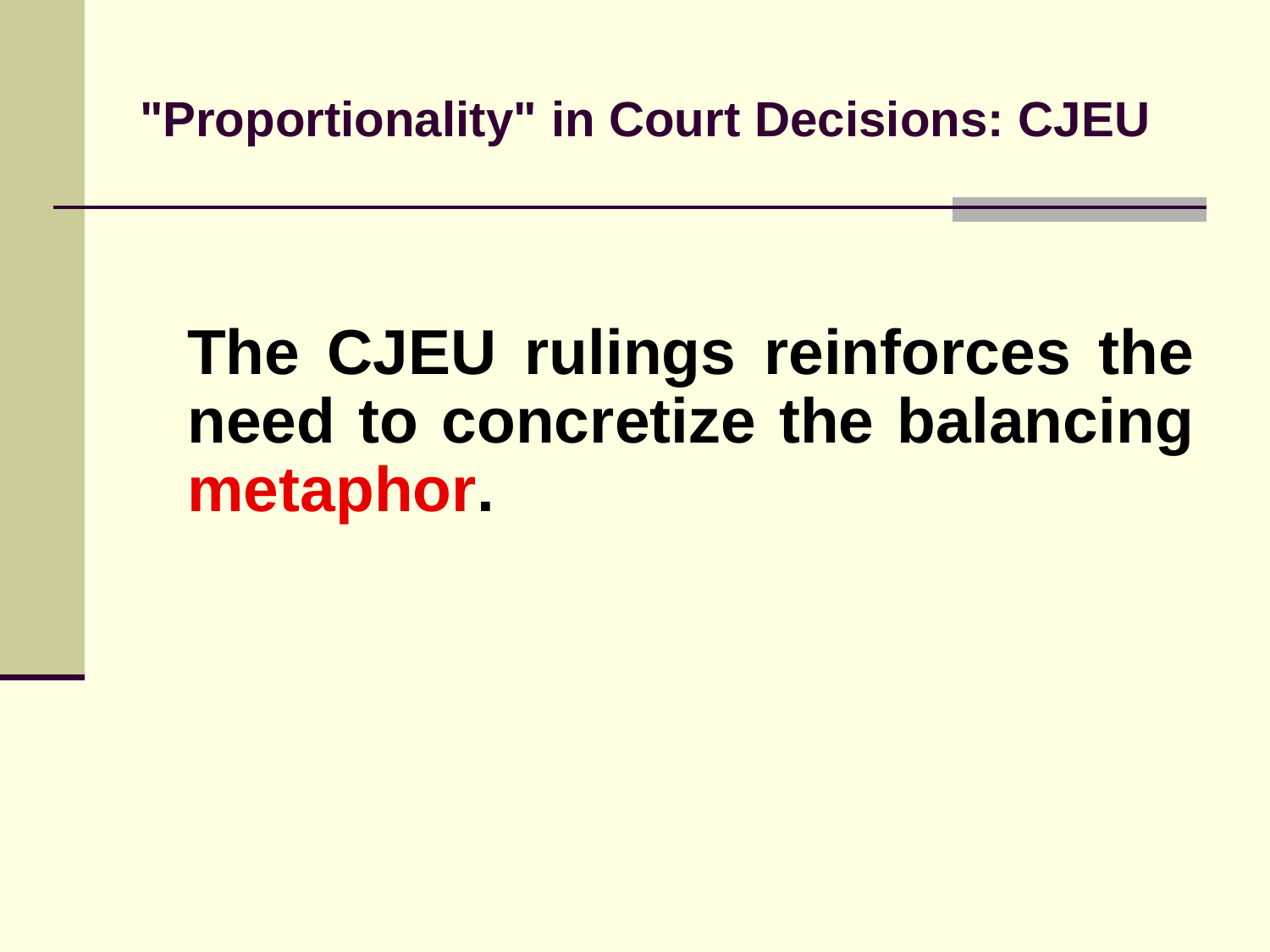# **English Court Decisions**



#### ◼ **Arnold J. Decisions:**

**- 2011:** Twentieth Century Fox Film Corporation and others v. British Telecommunications plc ("**Fox v. BT**"):

The need to strike a balance between property right and freedom of information.

**- 2012:** Golden Eye (International) Ltd v. Telefonica UK Ltd ("**Golden Eye**"):

The proportionality of the blocking order is inspected in terms of "**necessity"** and "**efficiency"**.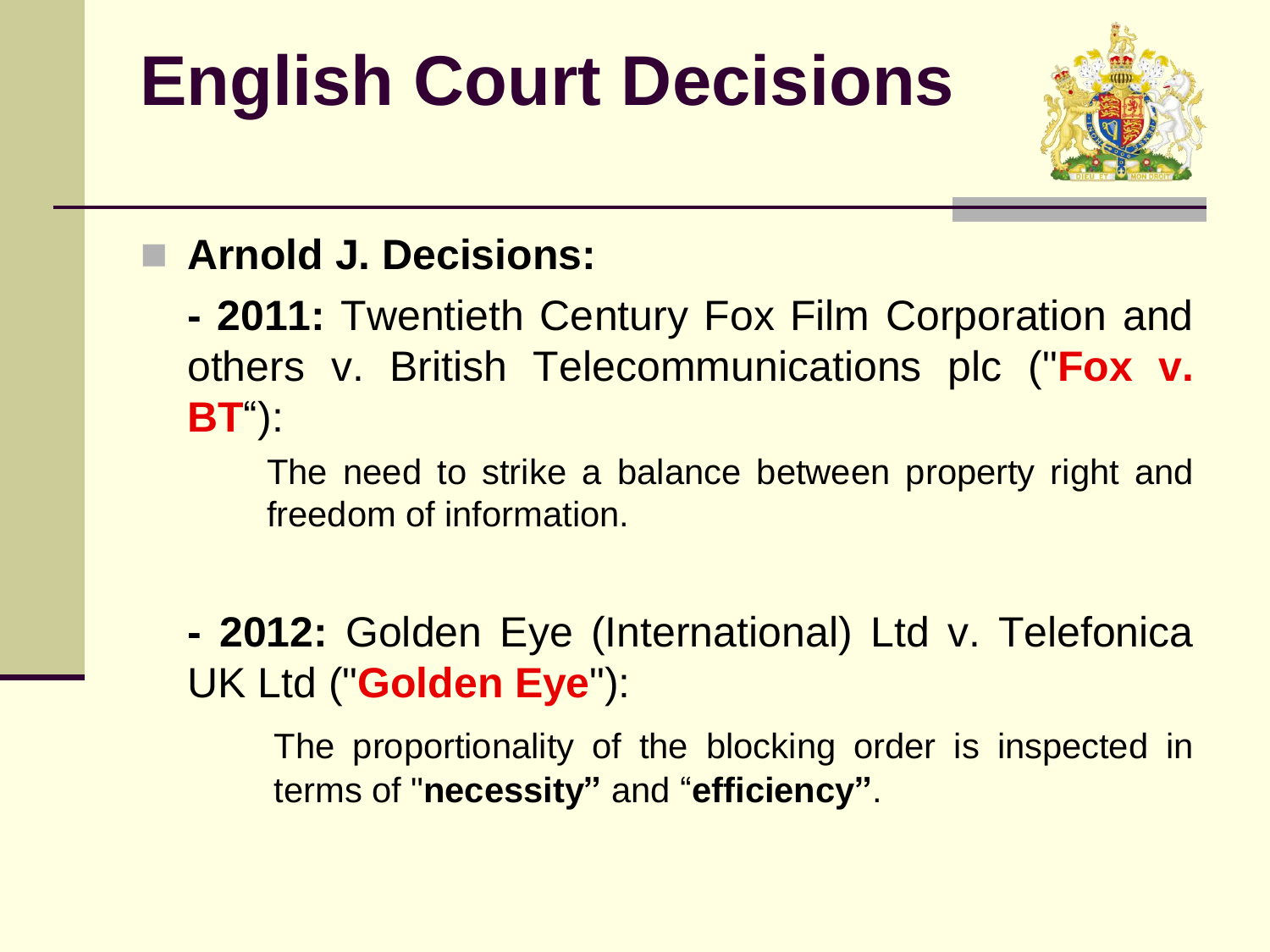# **English Court Decisions**



#### ◼ **Arnold J. Decisions:**

**- 2013:** EMI Records v. British Sky Broadcasting ("**EMI Records**"):

The proportionality of a blocking order should be considered only on a case-by-case basis.

**2014; 2015…2017**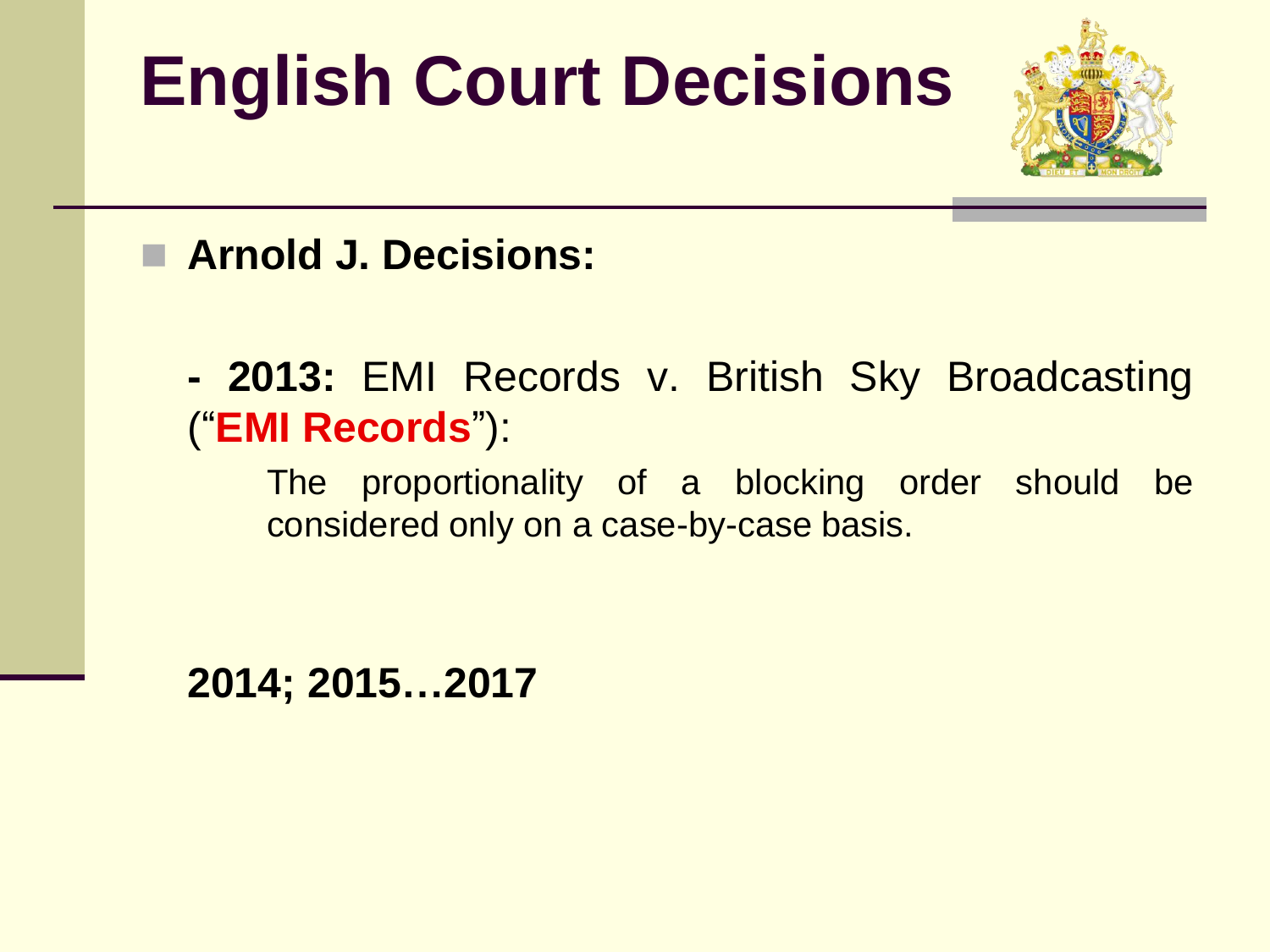# **Conceptualizing the Use of the Proportionality Test in Copyright Law**

- Is it a substantive test for balancing copyright **against other fundamental rights or is it a test for calibrating remedies/injunctions? Both.**
- ◼ **Is there a necessary link between the two possible functions of the proportionality test? Yes.**

**It is a constitutional-remedy analysis, made within the copyright realm**